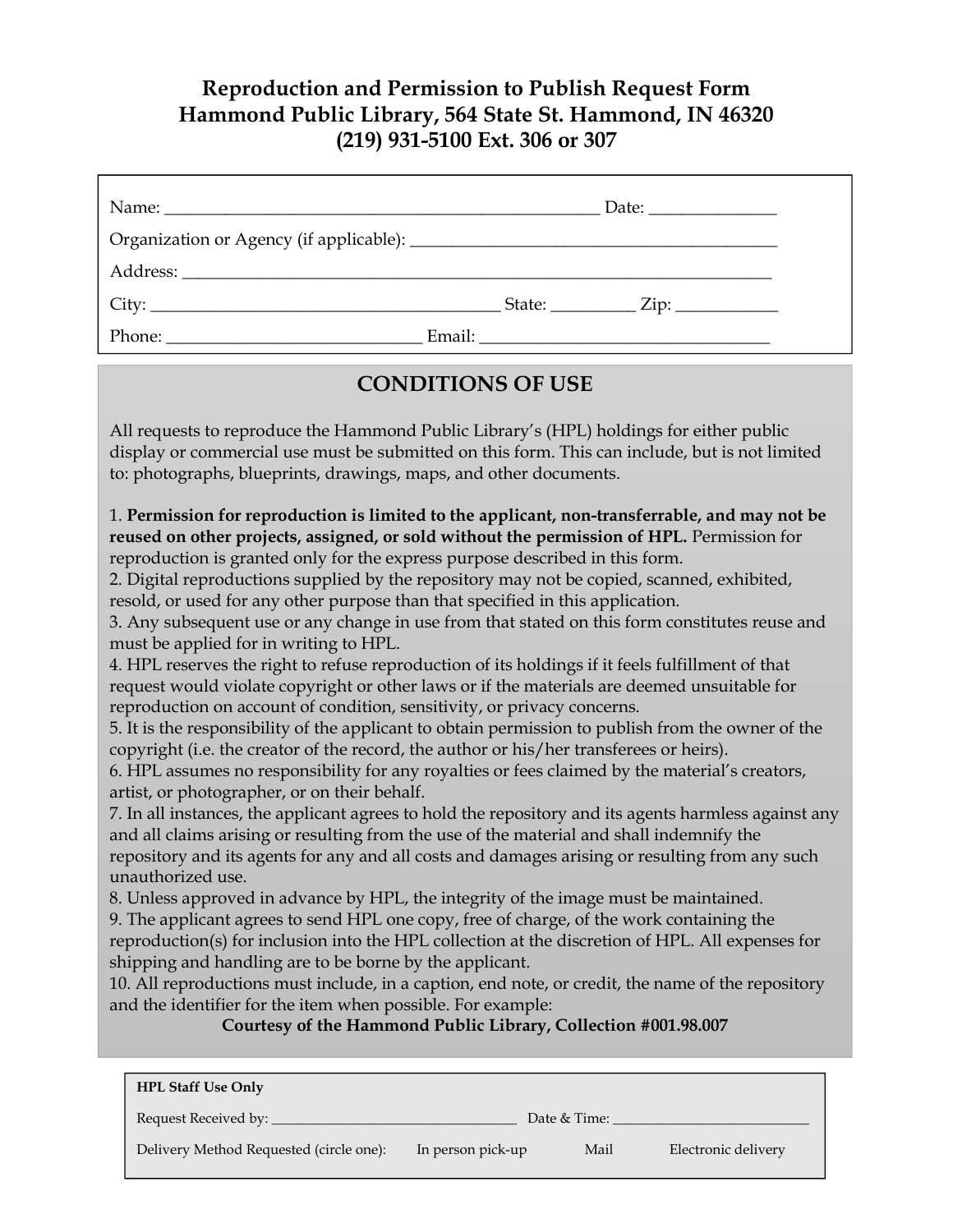#### **Intended Use:**

| Format (check all that apply):                                               |                                                                                        |
|------------------------------------------------------------------------------|----------------------------------------------------------------------------------------|
| $\Box$ Book $\Box$ Film or documentary $\Box$ Periodical $\Box$ Presentation |                                                                                        |
|                                                                              | $\Box$ Social Media $\Box$ Web Content $\Box$ Dissertation $\Box$ School project/Paper |
|                                                                              |                                                                                        |

|     | Description and/or Identifier                                               | Resolution   | Qty.         |
|-----|-----------------------------------------------------------------------------|--------------|--------------|
| Ex. | All Saints School Boys Grades 5 & 6, 1910 - 001.2.2.001                     | 300 dpi      | $\mathbf{1}$ |
| 1.  |                                                                             |              |              |
| 2.  |                                                                             |              |              |
| 3.  |                                                                             |              |              |
| 4.  |                                                                             |              |              |
| 5.  |                                                                             |              |              |
| 6.  |                                                                             |              |              |
|     | * For more than 6 items, fill out the Additional Reproduction Requests Form | <b>Total</b> |              |

#### **By signing this form, I accept personally and on behalf of any organization I represent, the conditions set forth within:**

**Signed: \_\_\_\_\_\_\_\_\_\_\_\_\_\_\_\_\_\_\_\_\_\_\_\_\_\_\_\_\_\_\_\_\_\_\_\_\_\_\_\_\_\_\_\_\_\_\_\_\_\_\_ Date: \_\_\_\_\_\_\_\_\_\_\_\_\_**

| <b>HPL Staff Use Only</b>                            |              |                     |
|------------------------------------------------------|--------------|---------------------|
| Request Filled by:                                   | Date & Time: |                     |
| Delivery Method Used (circle one): In person pick-up | Mail         | Electronic delivery |
|                                                      |              |                     |